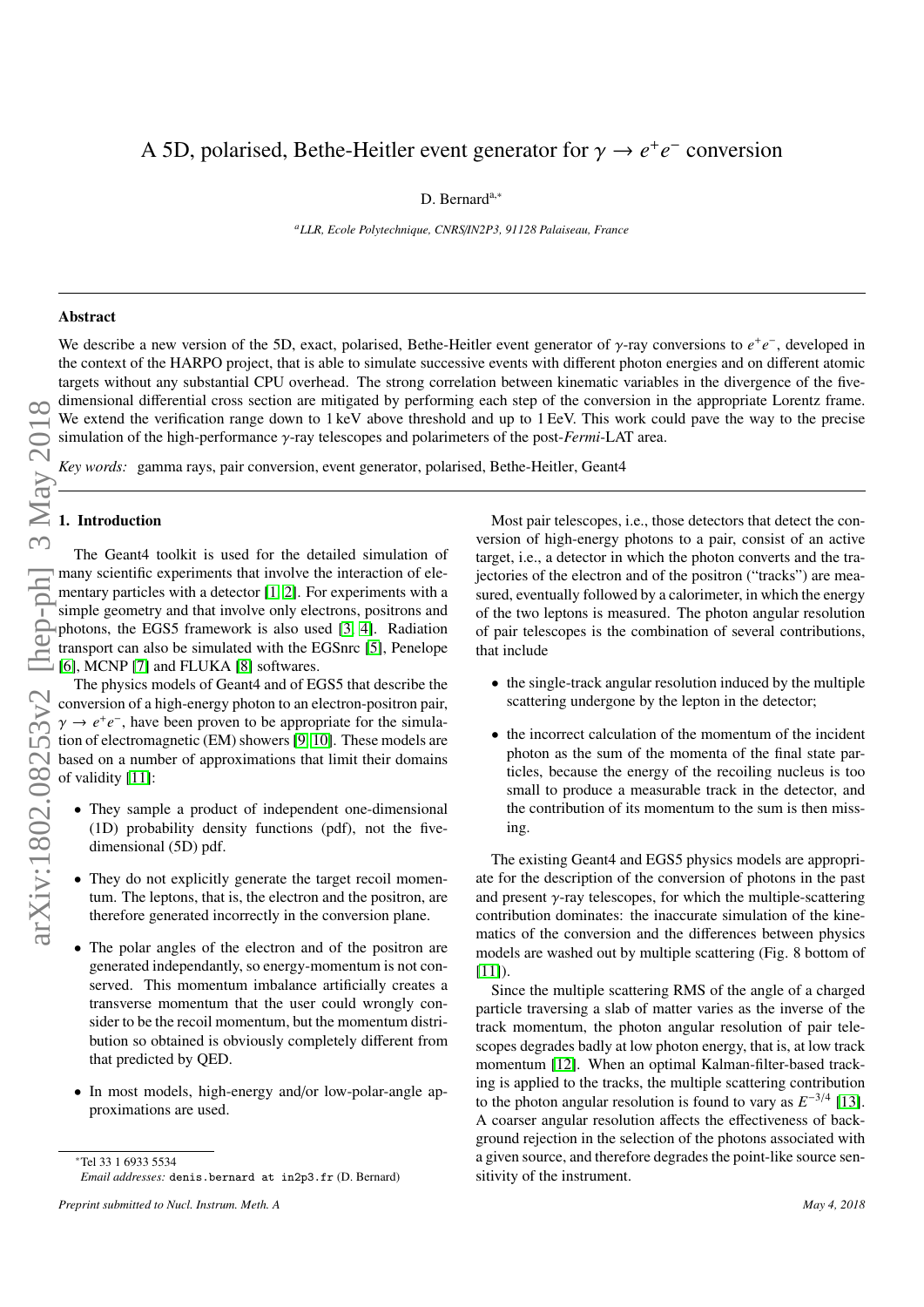A number of techniques are being developed to improve on the angular resolution with respect to that of the *Fermi*-LAT [\[12\]](#page-8-11). A factor of three at 100 MeV can be obtained by using allsilicon active targets, that is, without high-*Z* converters [\[14,](#page-8-13) [15\]](#page-8-14) or with emulsions [\[16,](#page-8-15) [17\]](#page-8-16). With even lower-density homogeneous detectors such as gas time-projection chambers (TPC) a factor of ten improvement can be achieved [\[13\]](#page-8-12) and the singletrack angular resolution is so good that polarimetry has been predicted to be possible despite the dilution of the polarisation asymmetry induced by multiple scattering [\[18\]](#page-8-17), and has actually been demonstrated by the characterisation of a TPC prototype in a particle beam [\[19\]](#page-8-18).

For such high-performance telescopes, the single-track angular resolution is so good that the inaccuracy of the event generator becomes the main bias in the understanding of the photon angular resolution (Fig. 8 up-right of [\[11\]](#page-8-10)). Furthermore, attempts to verify the generation of the conversion of linearly polarised photons by the physics model of Geant4 have shown a strong departure with respect to the QED prediction (Fig. 11 of [\[11\]](#page-8-10)).

In the context of the HARPO project, we have written an exact, 5D, polarised Bethe-Heitler event generator [\[18\]](#page-8-17). The main difficulty in sampling the 5D differential cross section is that it diverges at small  $q^2$  (where q is the momentum "transferred" to the target) and, for high energy, at small lepton polar angles. We first [\[18\]](#page-8-17) solved this issue by using the BASES/SPRING [\[20\]](#page-8-19) implementation of the VEGAS method [\[21\]](#page-8-20). This software proved to be excellent for the performance studies of the HARPO project, for which samples of many events were generated and then studied for given photon energy and target nucleus. But the VEGAS method first optimizes a segmentation of each of the five variable ranges corresponding to the 5D phase-space that defines the final state, after which the differential cross section is tabulated on the 5D grid obtained. These calculations prior to the generation of the first event need several seconds of CPU time which is obviously not acceptable for a particle physics simulation package like Geant4 for which the user needs to generate sequentially events with various photon energies and on various targets. The photon can either interact

- with a nucleus (nuclear conversion)
	- $\gamma Z \rightarrow e^+e^- Z;$
- or with an electron (triplet conversion)

$$
\gamma e^- \rightarrow e^+e^- e^-.
$$

This paper describes a new event generator that does not use the VEGAS method. However, it uses the same specification list as that described in [\[18\]](#page-8-17) for the VEGAS-based generator (5D sampling, polarised, nuclear or triplet, no approximation, energy momentum conservation). After some general considerations on  $\gamma$ -ray conversions to pairs and their event generation (Sect. [2\)](#page-1-0), we describe the part of the structure that is common to the two codes (Sect. [3\)](#page-2-0). In section [4,](#page-3-0) we present some properties of the VEGAS-based generator, and in section [5,](#page-3-1) those of the new version.

<span id="page-1-1"></span>

| Table 1: Bethe-Heitler variable list, all in the laboratory frame. |                     |                                                       |  |  |
|--------------------------------------------------------------------|---------------------|-------------------------------------------------------|--|--|
|                                                                    | $\theta_{+}$        | positron polar angle                                  |  |  |
| 2                                                                  | $\theta_{-}$        | electron polar angle                                  |  |  |
| 3                                                                  | $\phi$ <sub>+</sub> | positron azimuthal angle                              |  |  |
| 4                                                                  | $\phi$              | electron azimuthal angle                              |  |  |
| 5                                                                  | $x_{+}$             | fraction of the photon energy carried by the positron |  |  |

## <span id="page-1-0"></span>2. Bethe-Heitler, 5D, polarised, event generation

The non-polarised differential cross section was obtained by Bethe & Heitler [\[22\]](#page-8-21), after which the calculation of the polarised cross section opened the way to polarimetry with pair conversions [\[23,](#page-8-22) [24,](#page-8-23) [25\]](#page-8-24). The final state can be defined by the polar angles  $\theta_+$  and  $\theta_-$ , and the azimuthal angles  $\phi_+$  and  $\phi_-$ , of the electron  $(-)$  and of the positron  $(+)$ , respectively, and the fraction  $x<sub>+</sub>$  of the energy of the incident photon carried away by the positron,  $x_+ \equiv E_+/E$  (Table [1.](#page-1-1) A schema can be found in Fig. 3 in [\[18\]](#page-8-17)). All these expressions are referred to as "Bethe-Heitler" in this paper.

The two dominant Feynman diagrams were taken into account in [\[22\]](#page-8-21), which is an excellent approximation for nuclear conversion and for high-energy triplet conversion<sup>[1](#page-1-2)</sup>: for photon energies smaller than 10  $mc^2$ , where *m* is the electron mass, neglecting the  $\gamma - e$  exchange diagrams induces a relative change in the triplet total cross section smaller than 7 % [\[26\]](#page-8-25). Only the linear polarisation of the incoming photon takes part in these expressions. The circular polarisation of the incoming photon does not take part at this first order of the Born approximation and therefore no polarisation is transferred to the leptons.

In the case where the conversion takes place in the field of an isolated, "raw", nucleus or electron, the bare Bethe-Heitler expression mentioned above is used. In the case where the nucleus or the electron are part of an atom, the screening of the target field by the other electrons of the atom is described by a simple form factor, function of  $q^2$  [\[27\]](#page-8-26) (nuclear) or [\[28\]](#page-8-27) (triplet).

This work was performed under a series of approximations:

- The nuclear form factor that affects the probability of very large- $q^2$  events is not considered.
- Landau-Pomeranchuk-Migdal (LPM) [\[29,](#page-8-28) [30\]](#page-8-29) suppression effects in the differential cross-section at very high-energy are not considered.
- Any pre-existing non-zero momentum of the target prior to the conversion, such as in the case of Compton "Doppler" broadening, is not considered either.
- Coulomb corrections, due to the electromagnetic interaction between the final-state charged particles, that is prevalent, in particular, close to threshold, is not addressed.

For triplet conversion, the experimental issue of deciding which of the two negative electrons in the final state belongs

<span id="page-1-2"></span><sup>&</sup>lt;sup>1</sup>These two dominant digrams are often named the Borsellino diagrams, see the dicussion of Fig. 1 in [\[26\]](#page-8-25).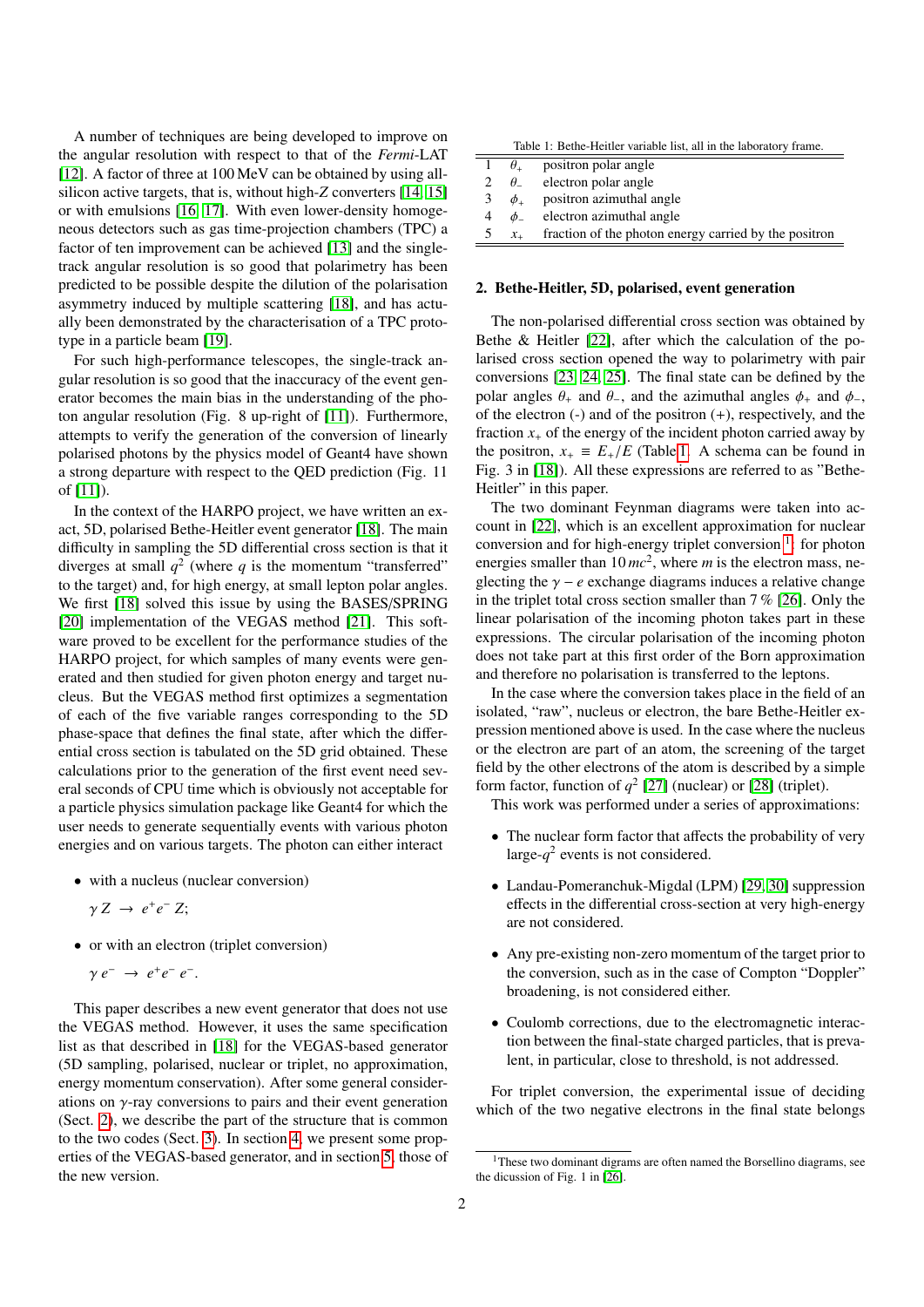Table 2: Kinematic variables and the Lorentz frame in which they are defined.

<span id="page-2-1"></span>

|   | $\theta$        | target and pair polar angle     | CMS        |
|---|-----------------|---------------------------------|------------|
|   | $\mu$           | $e^+e^-$ invariant mass         |            |
| 3 | $\theta_{\ell}$ | $e^+$ and $e^-$ polar angle     | pair frame |
| 4 | $\phi_{\ell}$   | $e^+$ and $e^-$ azimuthal angle | pair frame |
|   | $\phi$          | target and pair azimuthal angle | <b>CMS</b> |
|   |                 |                                 |            |

to the pair and which one is "recoiling" is irrelevant here: by construction, the variables  $\phi$ <sub>-</sub> and  $\theta$ <sub>-</sub> that take part in the Bethe-Heitler expressions refer to the electron of the pair, while  $q^2$ refers to the recoil.

#### <span id="page-2-0"></span>3. The two event generators: common properties

The second difficulty originates from the fact that the kinematic variables from which the differential cross section is computed cannot be computed from  $q^2$ , the value of which drives the main divergence: the kinematic variables must be generated at random first, and then  $q^2$  be computed from them, so some of the five variables turn out to be strongly correlated with each other. This is a general issue, even when the VEGAS method is used, as it is based on the assumption that the pdf is not too different from a product of 1D pdfs, so that a simple product of 1D segmentations of the phase space can be used.

The situation improves when computations are performed in the appropriate Lorentz systems as follows:

- The center-of-mass system (CMS) boost is determined from the values of the photon energy, *E*, and of the target mass, *M*.
- The five kinematic variables are taken at random, namely  $\theta$ ,  $\mu$ ,  $\theta_{\ell}$ ,  $\phi_{\ell}$  and  $\phi$ , as defined in Table [2.](#page-2-1)
- In the CMS, the target (with mass *M*) and the pair (with mass  $\mu$ ) have opposite momenta. Their 4-vectors are computed.
- The "decay" of the pair to an electron and a positron is performed in the pair center-of-mass frame. Their 4-vectors are computed from the pair invariant mass,  $\mu$ , and from the "decay" polar and azimuthal angles,  $\theta_{\ell}$  and  $\phi_{\ell}$ .  $\ell$  stands for lepton lepton.
- The lepton 4-vectors are boosted "back" to the CMS.
- The three final particle 4-vectors (electron, positron, target) are boosted "back" to the laboratory frame.
- The Bethe-Heitler variables, including the polar and azimuthal angles of each particle, are obtained from the 4 vectors.
- Then the pdf for that event candidate is computed.

As the *z* axis is defined by the direction of the incident photon, the target recoil momentum and the pair momentum are

defining a plane that contains the photon momentum: their azimuthal angle are left unchanged upon the boost and are equal to  $\pm\phi$ .

Given the chosen set of kinematic variables, the final-state phase space is normalised as described in eq. (47.20) of Sect. 47.4.3 of [\[31\]](#page-8-30)), and the differential cross section becomes

$$
d\sigma = \frac{1}{(2\pi)^5} \frac{1}{32 M \sqrt{s} E} |\mathcal{M}|^2 |p_+^*| |p_r| d\mu d\Omega_+^* d\Omega_r, (1)
$$

where  $(p^*, \Omega^*_+)$  refers to the kinematic variables of the positron<br>in the pair rest frame and  $(p, \Omega)$  to the kinematic variables of in the pair rest frame and  $(p_r, \Omega_r)$  to the kinematic variables of<br>the target recoil in the CMS. We obtain: the target recoil in the CMS. We obtain:

$$
d\sigma = H(X_u + PX_p) d\mu d\Omega_+^* d\Omega_r, \qquad (2)
$$

with:

$$
H = \frac{-\alpha Z^2 r_0^2}{(2\pi)^2} \frac{|p_+^*| |p_r| m^2 M}{E^3 \sqrt{s} |\vec{q}|^4},\tag{3}
$$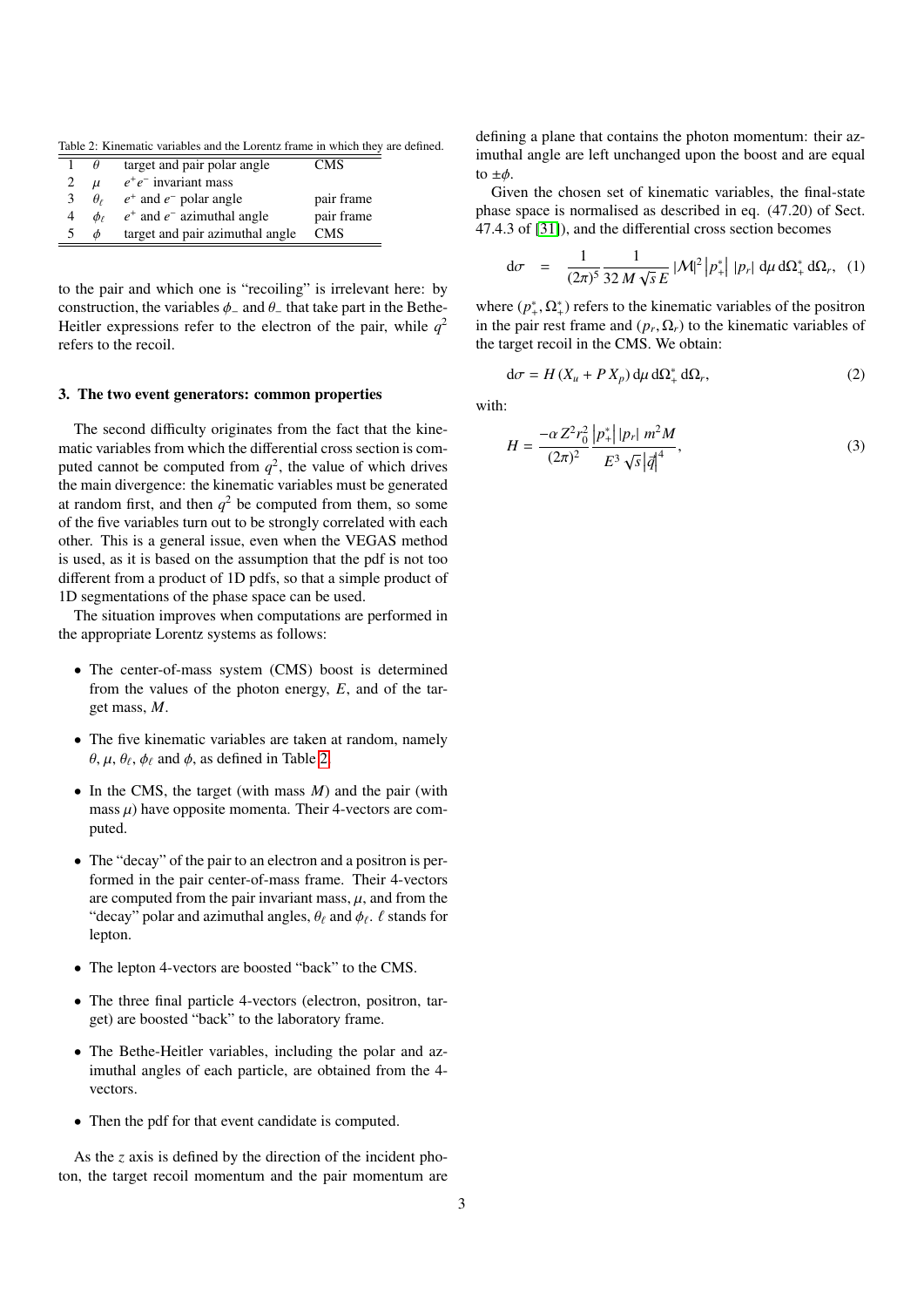$$
X_u = \left[ \left( \frac{p_+ \sin \theta_+}{E_+ - p_+ \cos \theta_+} \right)^2 (4E_-^2 - q^2) + \left( \frac{p_- \sin \theta_-}{E_- - p_- \cos \theta_-} \right)^2 (4E_+^2 - q^2) + \frac{2p_+ p_- \sin \theta_+ \sin \theta_- \cos (\varphi_+ - \varphi_-)}{(E_- - p_- \cos \theta_-)(E_+ - p_+ \cos \theta_+)} (4E_+ E_- + q^2 - 2E^2) - 2E^2 \frac{(p_+ \sin \theta_+)^2 + (p_- \sin \theta_-)^2}{(E_+ - p_+ \cos \theta_+)(E_- - p_- \cos \theta_-)} \right],
$$
\n(4)

$$
X_p = \cos 2\varphi_{-}(4E_{+}^2 - q^2) \left(\frac{p_{-} \sin \theta_{-}}{E_{-} - p_{-} \cos \theta_{-}}\right)^2 + \cos 2\varphi_{+}(4E_{-}^2 - q^2) \left(\frac{p_{+} \sin \theta_{+}}{E_{+} - p_{+} \cos \theta_{+}}\right)^2
$$
  
+2 cos  $(\varphi_{+} + \varphi_{-})(4E_{+}E_{-} + q^2) \frac{p_{-} \sin \theta_{-}p_{+} \sin \theta_{+}}{(E_{-} - p_{-} \cos \theta_{-})(E_{+} - p_{+} \cos \theta_{+})}$  (5)

A number of technical verifications were undertaken to check that the whole process was implemented correctly, including a comparison of the result of a calculation of the pair invariant mass based on the Bethe-Heitler variables to the value of  $\mu$ .

## <span id="page-3-0"></span>4. The VEGAS-based generator

VEGAS is a multipurpose algorithm for multidimensional integration that was developed for particle-physics applications. It is adaptative in that it automatically concentrates evaluations of the integrand in those regions where it is largest in magnitude [\[21,](#page-8-20) [32\]](#page-8-31). The integral is performed on an *n*D grid that is the simple product of *n* 1D grids (here  $n = 5$ ). Initially, the segmentation is uniform on each 1D axis. It is then iteratively modified so as to minimize the variance of the estimation of the integral.

We have used the VEGAS method in its BASES/SPRING implementation [\[20\]](#page-8-19) to build the first generator [\[18\]](#page-8-17). After the grid optimisation has been performed by BASES, the pdf, i.e., the normalised differential cross section, is known on all nodes of the *n*D grid. The SPRING package then generates the exact pdf from the tabulated one by the acceptance-rejection method (see, example, Sect. 40.3 of [\[31\]](#page-8-30)).

If the pdf has singularities that involve several of the variables on which the generation is performed in a correlated way, the grid optimisation does not converge to an appropriate solution and the VEGAS method is inefficient [\[20\]](#page-8-19). The choice of variables documented in the previous section had been made with that limitation in mind. Some of the five variables that were actually used in [\[18\]](#page-8-17) were functions of the variables listed in Table [2,](#page-2-1) so as to minimize any 1D pdf divergence for that variable. This was done for practical purpose only (plotting etc.) since the VEGAS method deals with divergences effectively, within the correlation limitation already mentioned. This change of variables is, therefore, not detailed here.

A different set of variables is used for the new generator for which the resampling facility of the VEGAS method is not available anymore, as presented in the next section.

| Table 3: Relationship between the generator variables, $x_i$ , $i = 1 \cdots 5$ , and the |  |  |
|-------------------------------------------------------------------------------------------|--|--|
| kinematic variables, and their range.                                                     |  |  |

<span id="page-3-2"></span>

|                                                | Jacobian                | $x_i$ range        |
|------------------------------------------------|-------------------------|--------------------|
| $\cos \theta = \frac{y-1}{1+y}, y = \exp(x_1)$ | $(1 + y)^2$             | $[x_{1l}, x_{1u}]$ |
| $\mu = \mu_{\min} (\mu_{r})^{x_2^2}$           | $2 x_2 \log(\mu_r) \mu$ | [0, 1]             |
| $\cos \theta_{\ell} = x_3$                     | $ \sin \theta_{\ell} $  | $[0, \pi]$         |
| $\phi_{\ell} = x_4$                            |                         | $[-\pi, \pi]$      |
| $\phi = x_5$                                   |                         | $[-\pi, \pi]$      |
|                                                |                         |                    |

#### <span id="page-3-1"></span>5. The new event generator

From the study of the 1D distributions of the five variables provided by the VEGAS-based generator, we obtained a set of variables  $x_i$ ,  $i = 1 \cdots 5$  so that each  $x_i$  takes values on a (finite length) segment and its ndf does not have any singularity length) segment and its pdf does not have any singularity.



<span id="page-3-3"></span>Figure 1: Variation with  $E'$  of the maximum and of the minimum values for variable *x*1. Left: nuclear conversion; Right: triplet conversion. "raw" isolated charged target (star), and the following atoms: helium (bullet), argon (upper triangle), radon (plusses). The continuous lines denote the bounds that are used by the generator.  $P = 1$  and  $P = 0$  samples are plotted for each photon-energy value.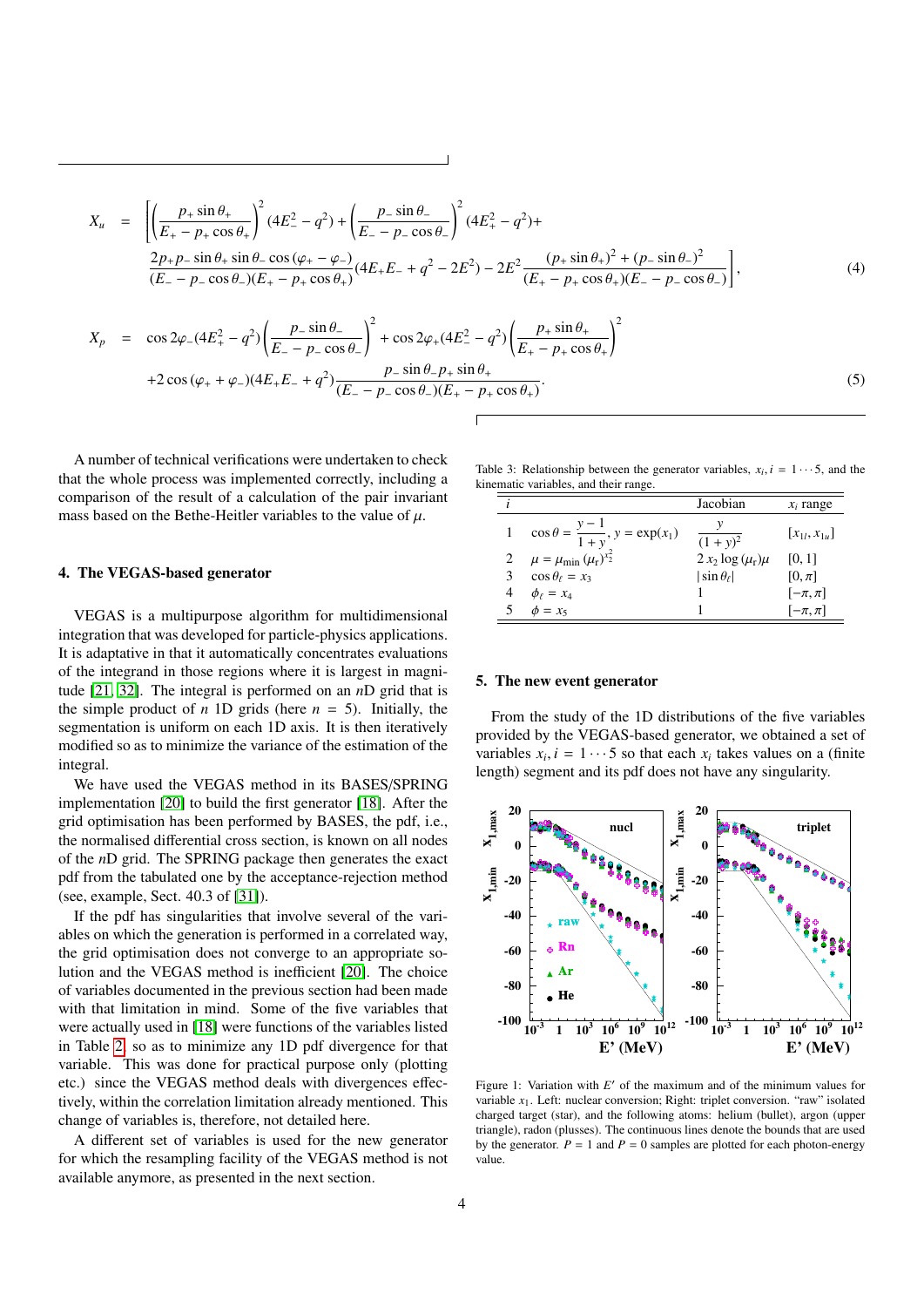

<span id="page-4-0"></span>Figure 2: Top: Variation of the maximum value of the pdf (arbitrary units) with E'. Left: nuclear conversion; Right: triplet conversion. "raw" isolated charged target (star), and the following atoms: helium (bullet), argon (upper triangle), radon (plusses). The continuous lines denote the parametrisation of eq. [\(9\)](#page-5-0). Bottom: residues of the fit of eq. [\(9\)](#page-5-0).  $\vec{P} = 1$  and  $\vec{P} = 0$  samples are plotted for each photon-energy value.

The relation between the generator variables  $x_i$ ,  $i = 1 \cdots 5$ <br>d the kinematic variables is given in Table 3,  $u = u - \sqrt{u + 5}$ and the kinematic variables is given in Table [3.](#page-3-2)  $\mu_r = \mu_{max}/\mu_{min}$ ,<br>with  $\mu = 2m$  and  $\mu = \sqrt{s} = M$ . In this document log with  $\mu_{\min} = 2m$  and  $\mu_{\max} = \sqrt{s} - M$ . In this document log refers to the natural logarithm refers to the natural logarithm.

For better readability, energy-variation plots are presented as a function of

$$
E' = E - E_{\text{threshold}},\tag{6}
$$

where the energy threshold is

- $E_{\text{threshold}} = 2mc^2$  for nuclear conversion and
- $E_{\text{threshold}} = 4mc^2$  for triplet conversion.

 $E'$  is the available kinetic energy of the leptons for nuclear conversion, but not for triplet conversion.

The  $x_1$  bounds,  $x_{1l}$ ,  $x_{1u}$ , are given in Fig. [1](#page-3-3) as a function  $F'$ . For each precess (pu of *E'*. For each energy, for each target, for each process (nuclear, triplet), for each side (upper bound, lower bound), the two points correspond to fully polarised  $(P = 1)$  and to nonpolarised  $(P = 0)$  simulated data. Each value is computed from a sample of  $10<sup>5</sup>$  simulated events.

We take *x* to be the set of variables for a conversion event,  $x = (x_i, i = 1 \cdots 5)$ , and *X* the physically accessible part of the 5D space for *x*. The variables *x* are taken at random with a 5D space for *x*. The variables, *x*, are taken at random with a uniform pdf  $p_0(x) = p_0$ . The exact pdf,  $p(x)$ , is then "carved" into that 5D-flat sample using the acceptance-rejection method: if a constant *C* can be found, so that for all points *x*,

$$
C p_0(x) > p(x),\tag{7}
$$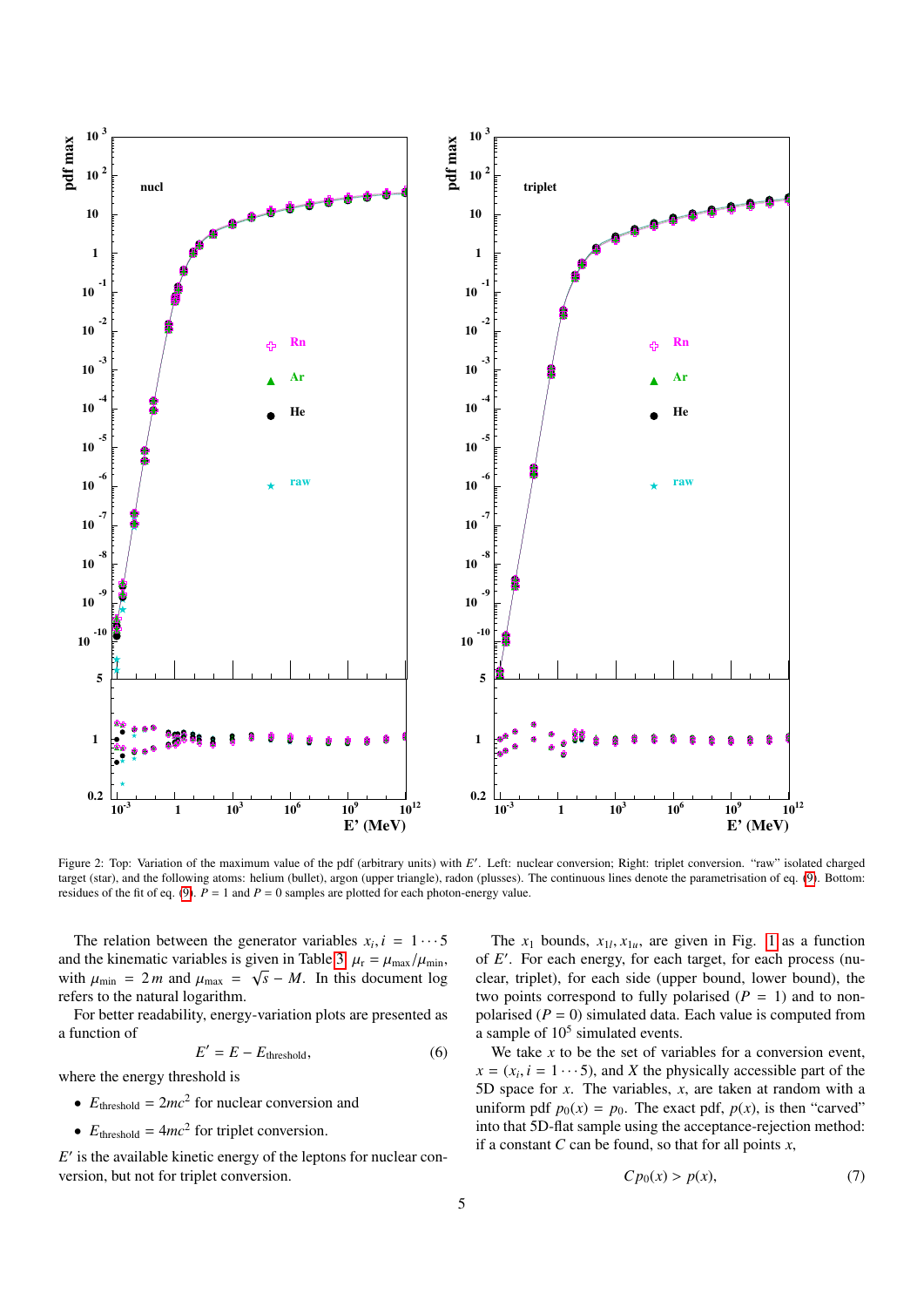

<span id="page-5-1"></span>Figure 3: The distributions of the five generation variables for the nuclear conversion of  $\gamma$ -rays of energies 4 MeV, 1 GeV and 1 PeV on argon. *P* = 1 (grey) and  $P = 0$  (black) samples are plotted for each photon-energy value.

then taking a random variable  $u$ , flat in  $[0, 1]$ , and accepting events for which

$$
uC p_0(x) < p(x),\tag{8}
$$

provides an *x* sample with pdf *p*(*x*) (section 40.3 of [\[31\]](#page-8-30)).

For  $p_0 = 1$ , *C* is the maximum value of  $p(x)$  that we have studied with the VEGAS-based generator. It can be represented by the following function

<span id="page-5-0"></span>
$$
\frac{\tau_1 E^{r_{13} + \tau_5 \log E'}}{\tau_2 E^{r_{16}} + E^{r_{14}}} \left( 1 + \tau_8 Z^{\tau_9} \frac{Q}{1 + Q} \right) \quad \text{with} \quad Q = \frac{E'}{\tau_{10}}, \quad (9)
$$

where the sets of constants  $\tau_i$  are different for nuclear and for triplet conversions. These expressions of the values of  $C(E', Z)$ <br>for nuclear and triplet conversions are compared to the values for nuclear and triplet conversions are compared to the values obtained from simulated samples in Fig. [2.](#page-4-0) In practice, for safety, *C* is enlarged by a factor of 1.5 with respect to what can be seen on Fig. [2.](#page-4-0) In these expressions, *Z* is the atomic number of the atom on which the conversion took place. The raw

data, that is, the conversion on an isolated electron or nucleus, are found to be well represented by an effective  $Z = 0.5$ . The distributions of the five variables do not show any remaining divergence (Fig. [3\)](#page-5-1).

# *5.1. Total cross section*

We integrate the differential cross section used by the generator and obtain the total cross section (Fig. [4\)](#page-5-2).



<span id="page-5-2"></span>Figure 4: Total cross section normalised to  $Z = 1$ , as a function of E'. Left: nuclear conversion. Right: triplet conversion. Thick line: high-energy approximation. Thin line: low-energy approximation. Integration of the differential cross section used in the generator for conversion on isolated charged particles (bullets) or argon atoms (upper triangles). Values tabulated by NIST (crosses).

The thick line shows the high-energy approximation [\[22\]](#page-8-21)

$$
\sigma_{\text{tot}} = \frac{28}{9} \log \left( \frac{2E}{mc^2} \right) - \frac{218}{27}.
$$
 (10)

The thin line shows low-energy approximation. For nuclear conversion [\[33\]](#page-8-32)

$$
\sigma_{\text{tot}} = \alpha r_0^2 Z^2 \frac{\pi}{12} \left( \frac{E}{mc^2} - 2 \right)^3 \tag{11}
$$

For triplet conversion we use the expression obtained using the Borsellino diagrams [\[34\]](#page-8-33), something that is appropriate for this comparison to the Bethe-Heitler cross section based on the same assumption:

$$
\sigma_{\text{tot}} = \alpha r_0^2 \frac{\pi \sqrt{3}}{2^3 3^3} \left(\frac{E}{mc^2} - 4\right)^2.
$$
 (12)

The misprint in [\[34\]](#page-8-33) mentioned in [\[35\]](#page-8-34) has been corrected.

The total cross section for isolated charged particles (bullets) can be compared to the approximations (thin and thick lines). The total cross section for conversion on a charged target inside an argon atom (upper triangle) can be compared to the computations of the National Institute of Standards and Technology (NIST) Physical Reference Data and based on Ref. [\[36\]](#page-8-35).

• At energies larger than  $\approx 100 \,\text{MeV}$ , the raw cross section is found to be compatible with the high-energy approximation for both triplet and nuclear conversions.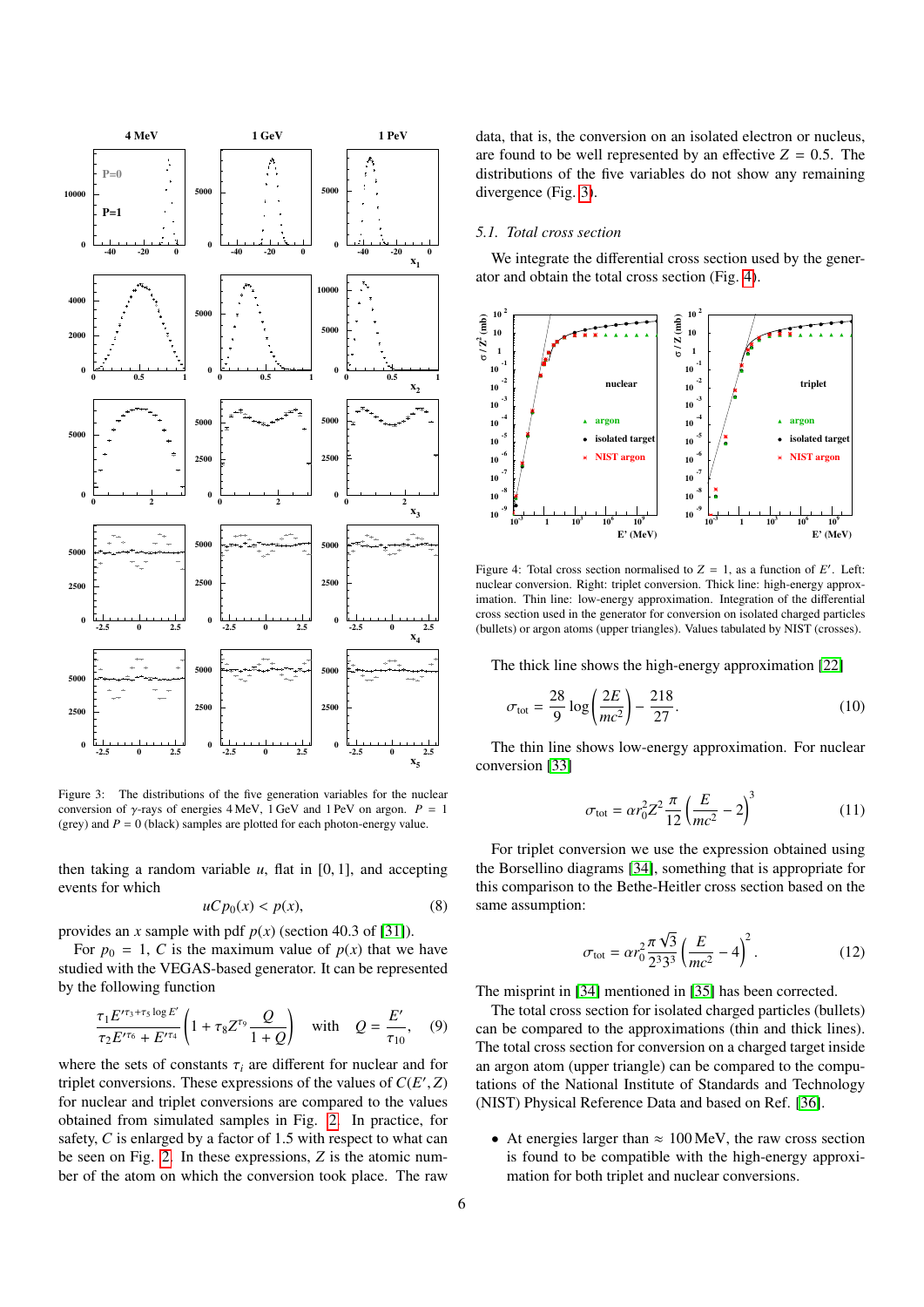- Cross sections on atoms are found to be compatible with that tabulated by NIST except for very-low-energy triplet conversion for which a factor of  $\approx 2.44$  is missing which is not surprising as the lack of the exchange diagrams in the Bethe-Heitler differential cross section is sensitive there (See the discussion in section 2 of Ref. [\[37\]](#page-8-36)).
- The low-energy nuclear cross section is found to be compatible with the low energy approximation, but the lowenergy triplet cross section is not, both for the generator and for NIST data: these data seem to support an  $(E/mc^2 - 4)^3$  dependence rather than the  $(E/mc^2 - 4)^2$ <br>dependence predicted by the Borselling [341 and by the dependence predicted by the Borsellino  $[34]$  and by the Votruba [\[35\]](#page-8-34) expressions, something that is not understood.

# *5.2. Distributions of kinematic variables*

We can now examine the distributions of variables that are not easily accessible by the physics models that do not sample the full 5D differential cross section. We extend the verifications that were performed in the past with the VEGAS-based generator [\[18,](#page-8-17) [11,](#page-8-10) [38\]](#page-8-37) to the larger energy range explored in this work with the new generator.



<span id="page-6-0"></span>Figure 5: Polarisation asymmetry calculated on event samples simulated with the new event generator, as a function of  $E'$ . Left: nuclear conversion. Right: triplet conversion. "raw" isolated charged target (star), and the following atoms: helium (bullet), argon (upper triangle), radon (plusses). The horizontal lines denote the low- and high-energy approximations of  $\pi/4$  and 1/7, respectively. The dashed curves denote the Boldyshev-Peresunko high-energy approximation [\[39\]](#page-8-38).

• The measurement of the polarisation angle  $\varphi_0$  and of the linear polarisation fraction *P* of a gamma-ray beam can be performed by the analysis of the distribution of the event azimuthal angle  $\varphi$ 

$$
\frac{dN}{d\varphi} \propto (1 + A P \cos[2(\varphi - \varphi_0)]), \quad (13)
$$

where *A* is the polarisation asymmetry of gamma conversion to pairs. Figure [5](#page-6-0) shows the polarisation asymmetry obtained from the  $(P = 1)$  samples, defining the event azimuthal angle as the bisector of the electron and of the positron azimuthal angles,  $\varphi \equiv (\phi_+ + \phi_-)/2$  [\[38\]](#page-8-37), and using the moments' method [\[18,](#page-8-17) [11,](#page-8-10) [38\]](#page-8-37).

All (nuclear and triplet) "raw" results agree nicely with the Boldyshev-Peresunko asympotic expression [\[39\]](#page-8-38) at high energy<sup>[2](#page-6-1)</sup>:

$$
A \approx \frac{\frac{4}{9}\log(2E/mc^2) - \frac{20}{28}}{\frac{28}{9}\log(2E/mc^2) - \frac{218}{27}}.
$$
 (14)

At low energy the obtained values agree with the asympotic value obtained in [\[38\]](#page-8-37) for nuclear conversion but not for triplet conversion.

- As the distribution of the recoil momentum,  $q$ , has a long tail, (Fig. 3 of [\[13\]](#page-8-12)), the contribution to the photon angular resolution  $\Delta\theta$  due to the fact that the nucleus recoil cannot be measured is not Gaussian distributed: astronomers make use of the 68 %-containment resolution angle. In the transverse-recoil approximation, which is valid for  $E' > 1$  MeV (Fig. 3 right of [\[11\]](#page-8-10),  $\Delta \theta$  is  $\approx q/E$ .<br>Figure 6 shows the 68%-containment value,  $q_{\text{SC}}$  of the re-Figure [6](#page-6-2) shows the  $68\%$ -containment value,  $q_{68}$ , of the recoil momentum, *q*, calculated on event samples simulated with the new event generator as a function of  $E'$  and can be compared to Figs. 3, 5 and 6 of [\[11\]](#page-8-10).
- Figure [7](#page-7-0) shows the distributions of the pair opening angle normalised to  $1/E$  for conversions on argon. For  $E > 10$  MeV, they peak at the value of 1.6 rad MeV computed by Olsen in the high-energy approximation [\[40\]](#page-8-39).



<span id="page-6-2"></span>Figure 6: 68%-containment value  $q_{68}$  of the recoil momentum  $q$  obtained from event samples simulated with the new event generator, as a function of  $E'$ . Left: nuclear conversion. Right: triplet conversion. "raw" isolated charged target (star), and the following atoms: helium (bullet), argon (upper triangle), radon (plusses).

# *5.3. Applicability range*

The present results were obtained with REAL\*16 machine precision, in the energy range from 1 keV above threshold up to 1 EeV.

<span id="page-6-1"></span><sup>&</sup>lt;sup>2</sup>We have corrected a misprint of [\[38\]](#page-8-37), the normalisation of the photon energy to the electron rest mass energy in the log.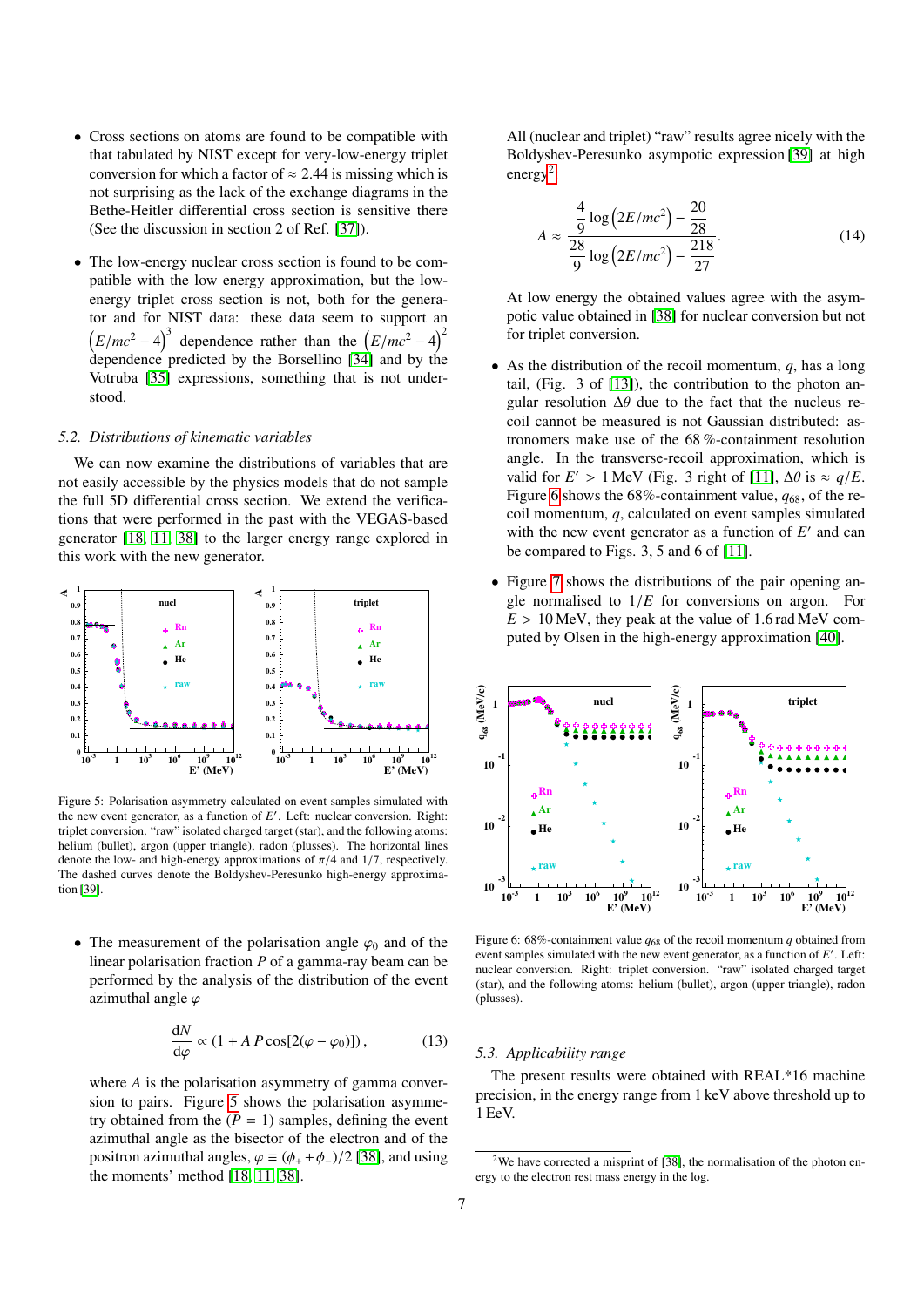

<span id="page-7-0"></span>Figure 7: Distributions of the product of the pair opening angle and of the photon energy,  $\theta_{+-} \times E$ , for conversions on argon for 10 MeV (bullet), 10 GeV (square), 10 TeV (upper triangle) and 10 PeV (down triangle). Left: nuclear conversion. Right: triplet conversion. The vertical value shows the most probable value of 1.6 rad MeV computed by Olsen in the high-energy approximation [\[40\]](#page-8-39).

- For conversions on nuclei or on electrons bound in atoms, the generator was found to provide nominal results, both with REAL\*8 and REAL\*16 machine precisions.
- For conversions on isolated charged particles and for REAL\*8 machine precision, the generator is found to compute the pdf wrongly below  $q \approx 10^{-8}$  MeV/*c*, which can be reached for *γ*-ray conversions above  $E \approx 40 \text{ TeV}$ . Conversions on atoms are immune to this limitation because screening prevents conversions with such low values of *q*.

Note that the CPU time increases with precision, from  $0.22$  ms/event (REAL\*8) to  $6.6$  ms/event (REAL\*16) for 100 MeV γ-ray nuclear conversions on argon, on a DELL Precision M4600 machine.



<span id="page-7-1"></span>Figure 8: Efficiency of the new event generator, as a function of E'. Left: nuclear conversion. Right: triplet conversion. "raw" isolated charged target (star), and the following atoms: helium (bullet), argon (upper triangle), radon (plusses).

### *5.4. Generator e*ffi*ciency*

The efficiency of the generator,  $\epsilon$ , defined as the inverse of the average number of computations of the pdf needed to obtain one generated event, is low, between one-per-mille and several

percent, (Fig. [8\)](#page-7-1), which is a sign of large correlations among the variables. Therefore, it might be wise to restrict the use of this physical model to the primary interaction of a photon in a detector and not to the generation of a full EM shower.

We tried to find changes of variables on  $x_1$  or  $x_2$  to make the 1D pdfs flatter in the hope of improving the overall generator efficiency and we did not succeed. So we took  $x_1$  at random after a 1D pdf, which is equivalent to a change of variable.

 $\int p(x)dx_2dx_3dx_4dx_5$ , where the integral is performed numer-We first tried to take  $x_1$  at random with pdf  $p_1(x_1) \equiv$ ically. We use the acceptance-rejection method described in Sect. [3](#page-2-0) on pdf  $p(x)/p_1(x_1)$  instead of using it on pdf  $p(x)$ , which is equivalent to a Jacobian factor correction. We were not able to fine-tune this method because, due to the alreadymentioned correlations, some events have a large value of  $p(x)$ even though they have a small value of  $p_1(x_1)$ , so the value of  $p(x)/p_1(x_1)$  can be extremely high, making the determination of *C* inefficient.

Taking instead  $x_1$  at random with pdf  $p'_1(x_1) \equiv \max_{x_2 \cdots x_5} p(x)$ , a function that we parametrised with parameters described as functions of  $(E, Z)$  separately for nuclear and triplet conversions resulted in an efficiency gain by a factor two to three in the (*E*, *<sup>Z</sup>*) range considered in this work. This shows that indeed the low efficiency is intimately related to the correlations amongst the variables.

## 6. Conclusion

We have developed a 5D, exact, polarised, Bethe-Heitler event generator of  $\gamma$ -ray conversions to  $e^+e^-$  that is able to sim-<br>ulate successive events with different photon energies and difulate successive events with different photon energies and different atomic targets without any CPU overhead. The strong correlation between kinematic variables in the divergence of the five-dimensional differential cross section was mitigated by performing each step of the conversion in the appropriate Lorentz frame. We have performed a number of verifications by comparison with properties established in the past from analytical calculations, on the photon energy range from 1 keV above threshold up to 1 EeV. The calculation is currently implemented in fortran; it can be implemented in other programming languages.

#### 7. Acknowledgments

It is a pleasure to acknowledge the support of the French National Research Agency (ANR-13-BS05-0002).